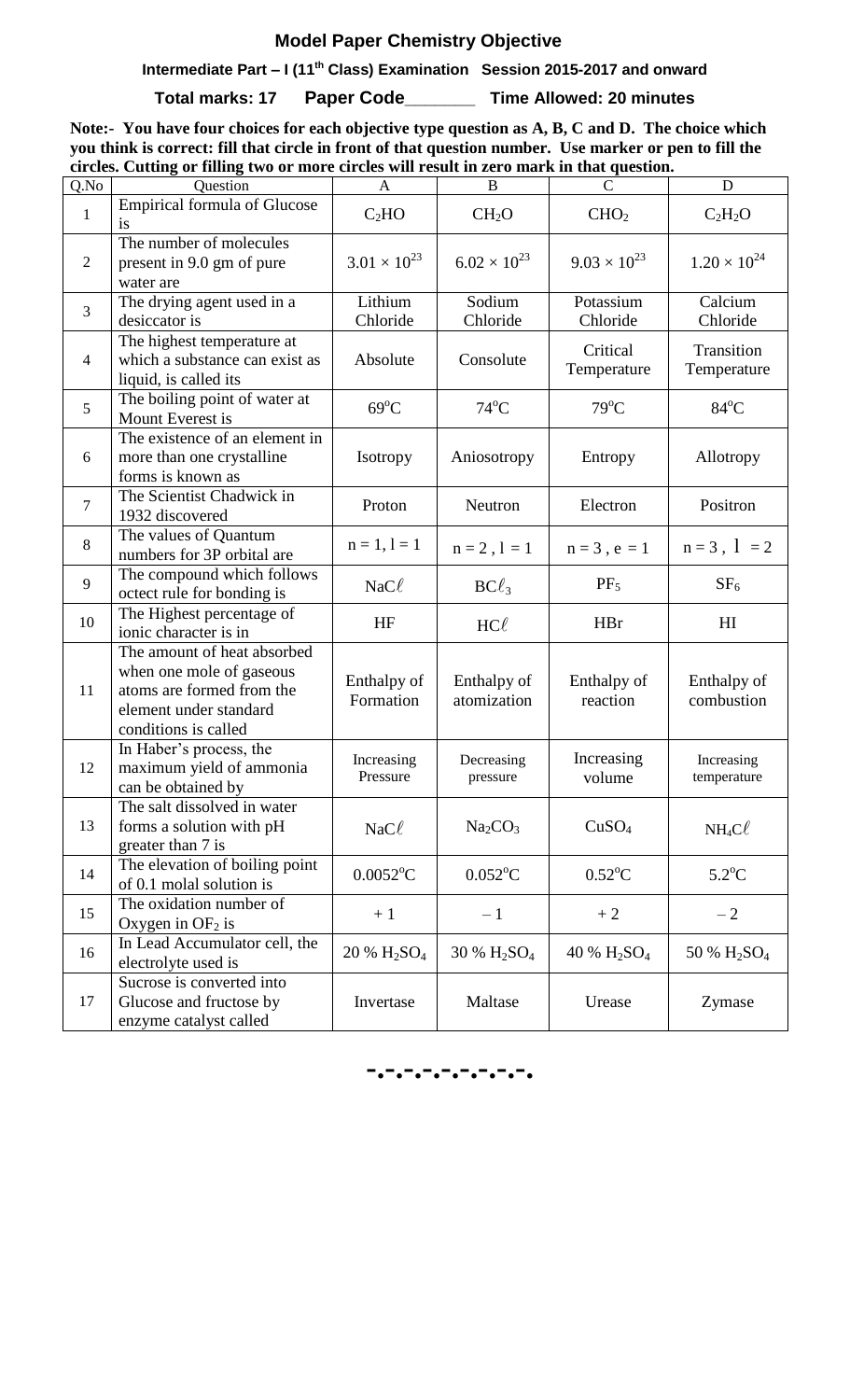## **Model Paper Chemistry Subjective**

 **Intermediate Part – I (11th Class) Examination Session 2015-2017 and onward**

### **Total marks: 68 Time: 2:40 hours**

#### **SECTION ----------------- I**

#### **2. Answer any Eight parts from the followings:-**  $8 \times 2 = 16$

- (i) The removal of an electron from a neutral atom is an endothermic process. Explain with reason.
- (ii) Actual yield is always less than theoretical yield. Give two reasons.
- (iii) Calculate the no. of molecules present in  $34$  g of  $H_3PO_4$ .
- (iv) Solvent extraction ferns the Distribution Law. Justify.
- (v) Define sublimation. Give one example.
- (vi) Calculate the value of General Gas constant in SI units.
- (vii) Pilots feel uncomfortable breathing at higher attitude. Give reason.
- (viii) Gases deviate from ideal behaviour at low temperature and high pressure. Give reasons.
- (ix) Table salt is an insulator in solid state. Justify.
- (x) Liquid crystals can be used in diagonosis of Cancer. Explain.
- (xi) Evaporation is a cooling process. Give reason.
- (xii) Graphite has slippery touch. Give reason.

#### **3. Answer any Eight parts from the followings:-**  $8 \times 2 = 16$

- (i) Positive rays are also called canal rays. Give reason.
- (ii) The radius of first orbit of hydrogen atom is 0.529  $A^{\circ}$ . Calculate the radius of 3<sup>rd</sup> orbit of hydrogen atom.
- (iii) Explain stark effect.
- (iv) Pressure can effect the production of Cathode Rays.
- (v) Dipole moment of  $CO_2$  is zero. While that of H<sub>2</sub>O is 1.85 D. Explain.
- (vi) Explain the geometry of  $H_2$ Se molecule.
- (vii) Electronegativity increases from left to right in periodic table. Give reason.
- (viii) Sketch the molecular orbital picture of  $O_2$ .
- (ix) Enthalpy is a state function. Justify.
- (x) Born Haber's Cycle is another form of Hess's Law. Justify.
- (xi) Buffers are important in many areas of Chemistry. Justify.
- (xii) Define Le-Chatelier's principle.

#### **4. Answer any Six parts from the followings:**  $6 \times 2 = 12$

- (i) Give the applications of the solubility product.
- (ii) Depression of freezing point is a colligative property. Justify.
- (iii) Na<sub>2</sub>SO<sub>4</sub> **.** 10H<sub>2</sub>O shows discontinuous solubility curve. Give reason.
- (iv) What is the molality of a solution prepared by dissolving 5 g of Glucose in 250g of water.
- (v) Electromotive force can be calculated from electrochemical series. Explain with reason.
- (vi) Lead accumulators is a chargeable battery. Comment.
- (vii) Calculate the oxidation number of chromium in; (a)  $K_2CrO_4$  (b)  $K_2Cr_2O_7$
- (viii) Differentiate between average and instantaneous rate of reaction.
- (ix) Explain auto-catalysis.

# **( P.T.O.)**